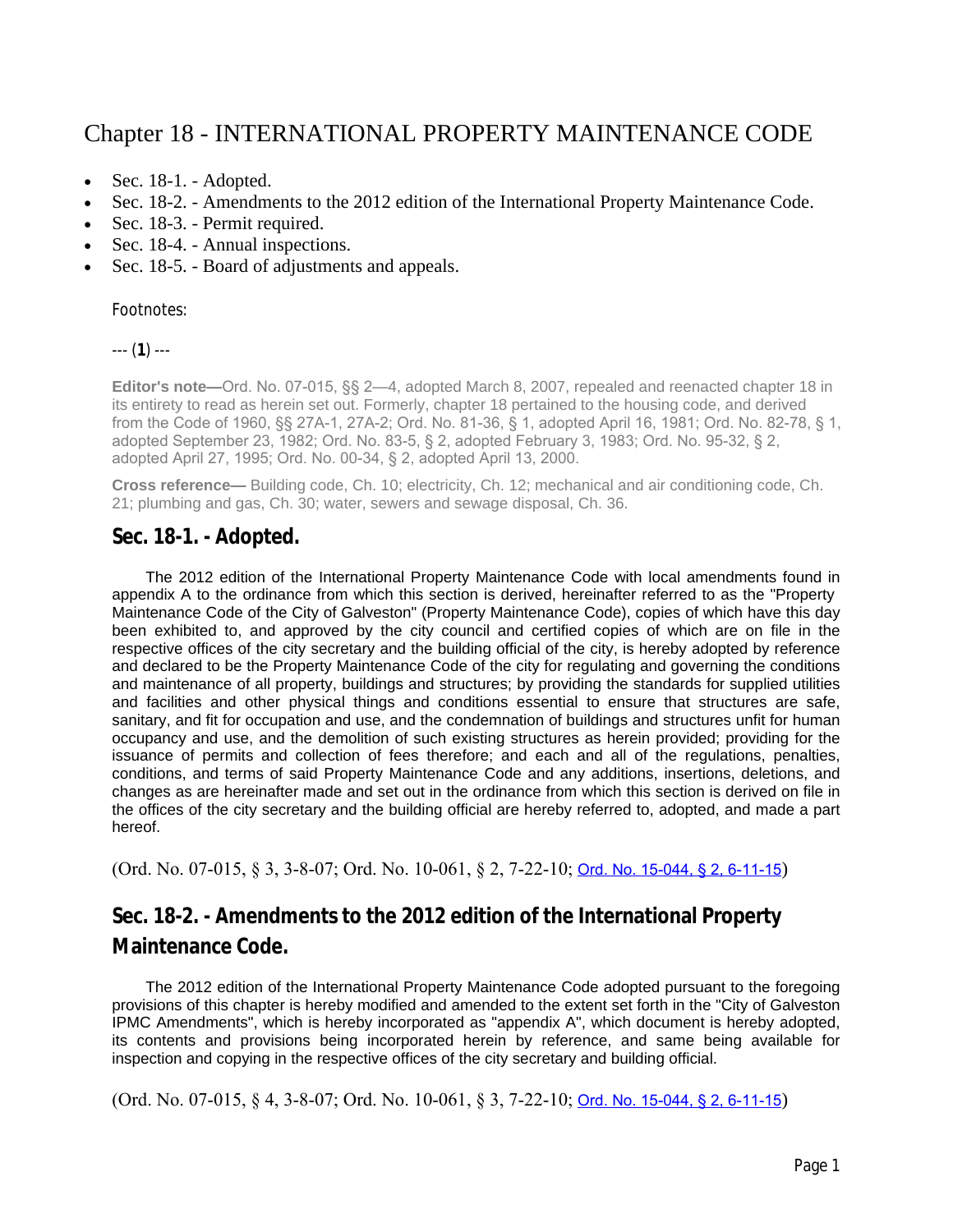#### **Sec. 18-3. - Permit required.**

Rooming house or bed and breakfast. No person shall operate a rooming house or bed and breakfast without a valid rooming house or bed and breakfast permit. Before such permit is granted the applicant shall pay a permit fee of one hundred dollars (\$100.00) for each such permit.

(Ord. No. 10-061, § 4, 7-22-10; [Ord. No. 15-044, § 2, 6-11-15](http://newords.municode.com/readordinance.aspx?ordinanceid=717941&datasource=ordbank))

**Editor's note—** [Ord. No. 15-044, § 2, adopted June 11, 2015,](http://newords.municode.com/readordinance.aspx?ordinanceid=717941&datasource=ordbank) amended the title of § 18-3 to read as set out herein. Previously § 18-3 was titled license required.

#### **Sec. 18-4. - Annual inspections.**

The building official or his/her designee shall make or cause to be made annual inspections to determine the condition of dwelling units, rooming units, rooming houses, hotels, and bed and breakfasts in the interest of safeguarding the health and safety of the occupants of such dwelling units and of the general public. For the purpose of making such inspections, the building official or his/her designee is hereby authorized to enter, to examine and survey at all reasonable times all, dwelling units, rooming units, rooming houses, hotels, or bed and breakfasts. The owner or occupant of every dwelling unit, rooming unit, rooming house, hotel, or bed and breakfast or the person in charge thereof, shall give the building official or his/her agent free access to such, dwelling unit, rooming unit, rooming house, hotel, or bed and breakfast at all reasonable times for the purpose of such inspection, examination and survey.

The city shall assess each hotel or motel an annual inspection fee of three hundred (\$300.00). The city shall not issue an inspection certificate indicating that a hotel or motel is in compliance with building, public safety and health regulations, until such fee is paid in full.

For purposes of this section, the following definitions shall apply:

Hotel means a commercial establishment and or building in which members of the public obtain sleeping accommodations, and or lodging or other services for consideration. For purposes of this chapter, the term hotel shall include rooming house and bed and breakfast.

Motel means a commercial establishment or building in which members of the public obtain sleeping accommodations, and or lodging and other services for consideration for motorists in rooms usually having direct access to an open parking area.

A hotel or motel that carries and can show a current AAA, Mobile or National Flag rating, or a rating from a similar entity that inspects and rates hotels and motels and that is approved by the director of development services or his/her designee, is exempt from these inspection and fee requirements.

(Ord. No. 10-061, § 5, 7-22-10; [Ord. No. 15-044, § 2, 6-11-15](http://newords.municode.com/readordinance.aspx?ordinanceid=717941&datasource=ordbank))

### **Sec. 18-5. - Board of adjustments and appeals.**

- (a) Pursuant to chapter 10, "building code", article ii, the building board of adjustments and appeals" and its rules, definitions, and procedures set therein, shall govern the board of adjustments and appeals of this chapter 18.
- (b) The building board of adjustments and appeals, hereinafter, board of adjustments and appeals shall act upon such matters as it is required or authorized to consider by ordinance or state law.
- (c) The board of adjustments and appeals shall hear appeals from decisions of the building official, the fire code official, or code official.